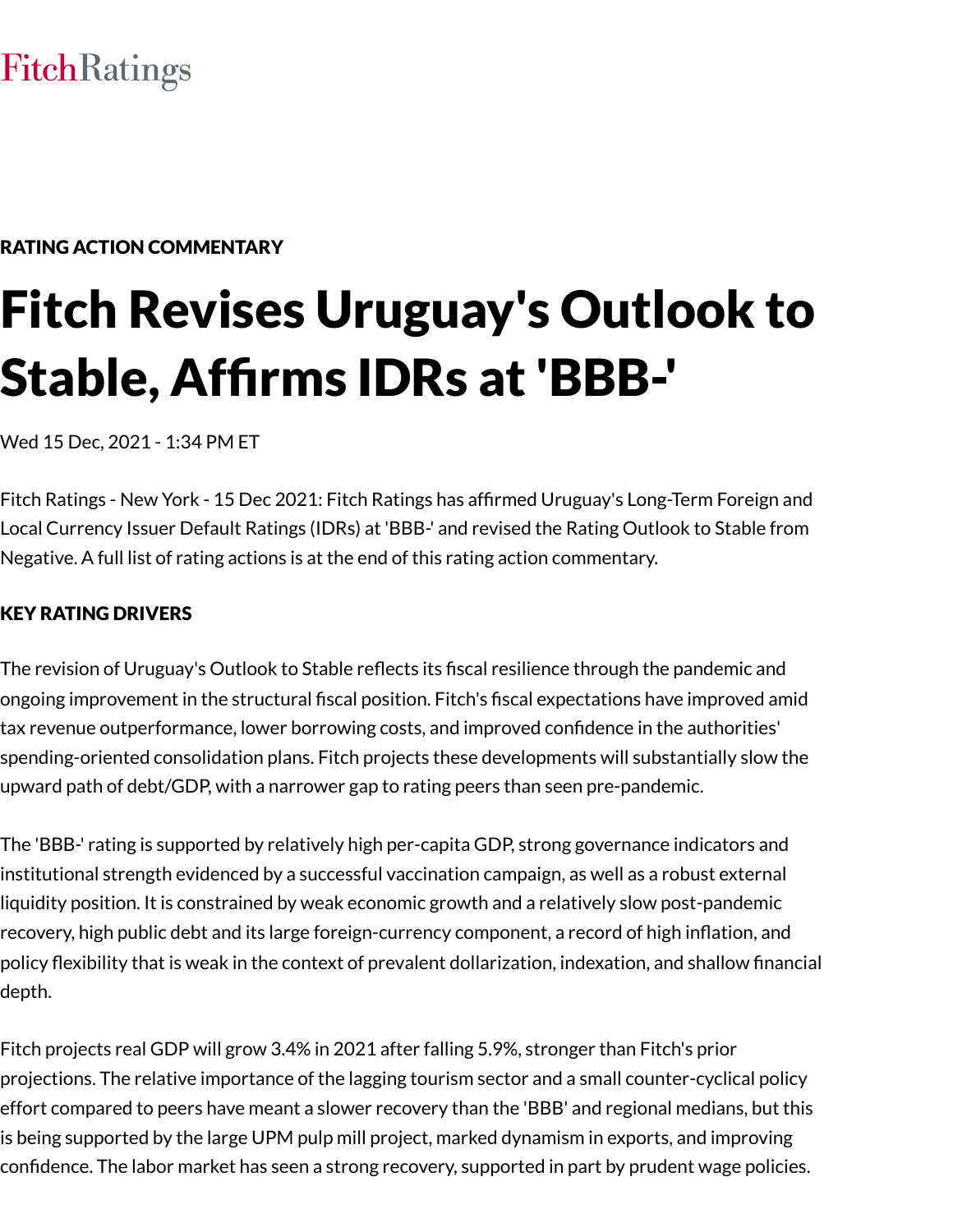Fitch projects real GDP growth will moderate to 2.7% in 2022 and gradually to a 2.0% trend pace thereafter as UPM construction ends and production ramps up - better than the pre-pandemic trend (0.8% average in 2015-2019) but still relatively low. Key competitiveness issues - high fuel prices, slipping educational outcomes, and a rigid salary framework - could persist in the absence of major reforms to address them. Even so, higher agriculture prices and Uruguay's institutional stability in a volatile region could support investment. Trade opening is a bright spot in the microeconomic agenda, as the authorities plan to pursue a trade agreement with China.

Uruguay's fiscal position is improving in cyclical and structural terms, following a relatively small deterioration in 2020-2021 that reflects prudent fiscal policy and resilient revenues during the pandemic. Fitch projects the central government deficit (net of"cincuentones" pension effects) will fall to 4.5% of GDP in 2021 from 5.8% in 2020.

This deficit is below its 2019 level net of emergency pandemic spending and extraordinary revenues including dividends from the state commercial bank and electricity company and capital gains on above-par bond re-taps (netted out of interest). This improvement has been driven by outperformance in tax collections relative to real GDP (due to booming highly-tax imports) and growth in nonpandemic-related spending below inflation. Fitch expects phase-out of most pandemic spending will lower the deficit to 3.9% in 2022.

Fitch's fiscal projections reflect improved confidence in the authorities' spending-focused consolidation strategy. The authorities are achieving savings by containing non-discretionary spending below high inflation, aided by real declines in wages (to which pensions are indexed). Fitch expects public wages to be cut again in real terms in 2022, after a 5% cut in January 2021, and private-sector real wages continue to fall amid ongoing collective bargaining talks. As a result, pensions and public salaries are on track to fall in real terms in 2022 for a third consecutive year. Efforts to cut discretionary operating and capex have contributed additional fiscal savings.

Interest costs are being contained by favorable external market access at low yields, supported by Uruguay's strong ESG credentials, as well as a major reduction in peso borrowing costs that Fitch expects could be partly structural in nature. Real yields on peso securities have fallen sharply amid monetary easing during the pandemic even at longer tenors (from 3.5% to 1% at five years), and they remain low amid incipient policy tightening.

Gradually falling effective interest rates have counterbalanced the larger government debt stock to keep interest payments broadly stable at their pre-pandemic level of 2.7% of GDP in gross terms (i.e. before netting out of capital gains). Uruguay's cash-basis fiscal data do not capture interest capitalizing on inflation-indexed bonds, worth an additional 2pp-of-GDP at current inflation levels.

Fiscal challenges could re-emerge eventually given the authorities' pledge for eventual restitution of real wage losses, but they have signalled this will be very gradual. Post-pandemic social spending demands could be a source of pressure, particularly closer to elections in 2024, but the authorities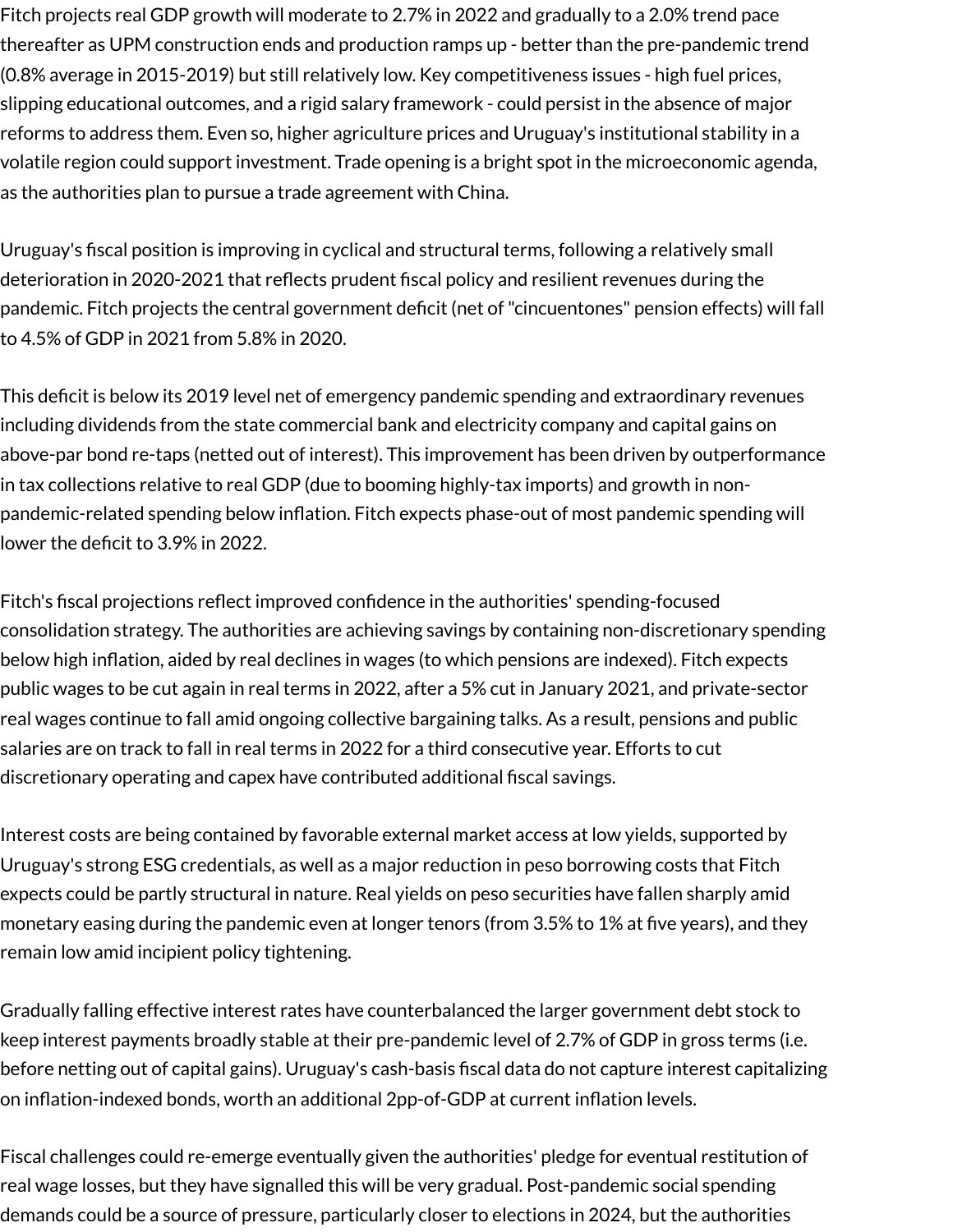have kept new outlays small thus far (e.g. 0.1% of GDP in childhood benefits). Fitch expects a pension reform to be submitted in 2022 that would offer fiscal relief over a long horizon given transition rules. The outlook for tax collections, after their outperformance in 2020-2021, is a source of some uncertainty given the authorities project a permanent 0.7pp-of-GDP increase without having raised rates.

Fitch projects general government debt will decline to 65.0% of GDP at end-2021 from 66.2% in 2020, capturing broadly stable central government (around 62%), consolidation of securities held within the 'cincuentones' pension trust, and bonds issued to recapitalize the central bank (BCU) being partially cancelled at end-2021. Debt is projected to rise slowly in the coming years, diverging from the 'BBB' median projected to fall back below 60% in 2022-2023, and this gap is much smaller than observed before the pandemic. These projections assume peso depreciation in line with relative inflation, but are highly sensitive to any divergence in these variables.

Inflation rose to 7.9% as of November, back above the target range (3%-7%), driven by global pressures. Expectations have drifted slightly further above target range (which falls to 3%-6% in 2022), signalling challenges ahead for the authorities' disinflation goals. Guidelines for wage talks include conservative nominal increases but also an ex-post inflation corrective in 2023 that could contribute to inertia, as could higher increases and more frequent correctives being adopted in many sectors. The BCU has lifted its policy rate by 125 basis points to 5.75% since July, which is still highly negative in ex-ante real terms, but the gradual tightening is helping contain inflation pressure by keeping the peso strong.

The Lacalle Pou administration retains strong political standing, supported by a successful vaccination campaign, but faces a test in March 2022 around a referendum of its "urgent consideration law"(LUC) passed in 2020. Should the LUC be upheld, this could further strengthen the government's political standing and ability to carry out reforms and sustain conservative policies in the rest of its term, while derogation of the LUC could make this more difficult.

ESG - Governance: Uruguay has an ESG Relevance Score (RS) of '5[+]' for both Political Stability and Rights and for the Rule of Law, Institutional and Regulatory Quality and Control of Corruption. These scores reflect the high weight that the World Bank Governance Indicators (WBGI) have in our proprietary Sovereign Rating Model. Uruguay has a high WBGI ranking at the 82nd percentile reflecting a track record of peaceful political transitions, a high level of rights and participation in the political process, high institutional capacity, well established rule of law and a low level of corruption.

# RATING SENSITIVITIES

#### Factors that could, individually or collectively, lead to negative rating action/downgrade:

--Public Finances: A substantial rise in government debt/GDP, for example due to failure to achieve further fiscal consolidation.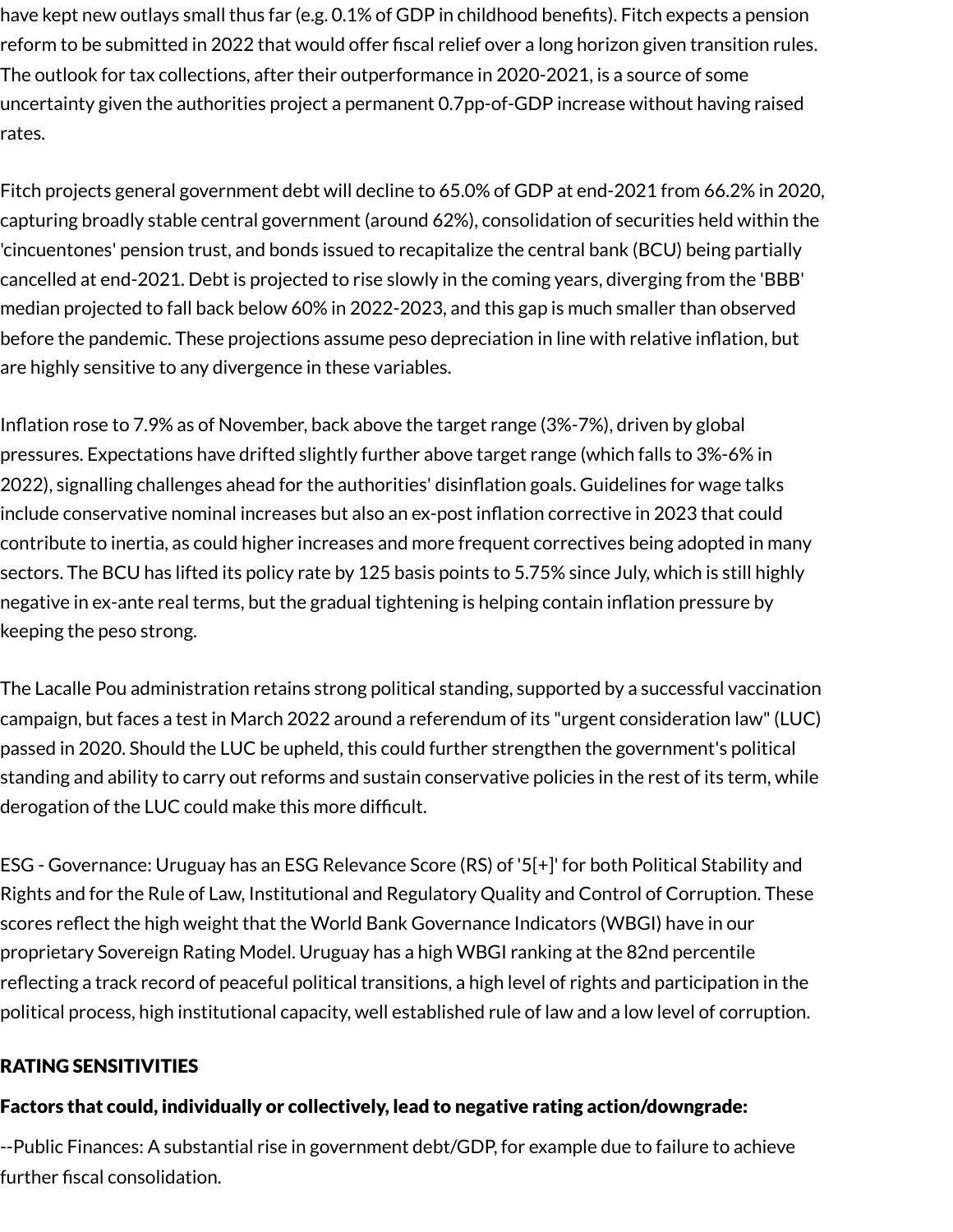--Macro: Evidence of a weak economic recovery and/or post-recovery trend growth, particularly should this weaken public finances.

# Factors that could, individually or collectively, lead to positive rating action/upgrade:

--Public Finances: Fiscal consolidation that puts government debt/GDP on a downward path.

--Macro: Evidence of stronger post-pandemic economic growth prospects; for example, due to progress on economic reforms or new investments that compensate for completion of the pulp megaproject.

--Macro: A sustained reduction in inflation and anchoring of expectations around the target, and progress in de-dollarization and financial deepening efforts that improve policy flexibility.

# SOVEREIGN RATING MODEL (SRM) AND QUALITATIVE OVERLAY (QO)

Fitch's proprietary SRM assigns Uruguay a score equivalent to a rating of 'BBB' on the LT FC IDR scale.

Fitch's sovereign rating committee adjusted the output from the SRM to arrive at the final LT FC IDR by applying its QO, relative to rated peers, as follows:

- Macro: -1 notch, to reflect constraints to policy flexibility posed by high dollarization, indexation and shallow financial markets not fully captured in the SRM, and high inflation and public debt. A poor record of compliance with inflation targets reflects institutional shortcomings not captured in the strong governance indicators that feed into the SRM, though the government is trying to improve this. Growth was the lowest in the 'BBB' category before the coronavirus in 2015-2019, and prospects for reforms to improve this are unclear.

Fitch's SRM is the agency's proprietary multiple regression rating model that employs 18 variables based on three-year centered averages, including one year of forecasts, to produce a score equivalent to a LT FC IDR. Fitch's QO is a forward-looking qualitative framework designed to allow for adjustment to the SRM output to assign the final rating, reflecting factors within our criteria that are not fully quantifiable and/or not fully reflected in the SRM.

# BEST/WORST CASE RATING SCENARIO

International scale credit ratings of Sovereigns, Public Finance and Infrastructure issuers have a bestcase rating upgrade scenario (defined as the 99th percentile of rating transitions, measured in a positive direction) of three notches over a three-year rating horizon; and a worst-case rating downgrade scenario (defined as the 99th percentile of rating transitions, measured in a negative direction) of three notches over three years. The complete span of best- and worst-case scenario credit ratings for all rating categories ranges from 'AAA' to 'D'. Best- and worst-case scenario credit ratings are based on historical performance. For more information about the methodology used to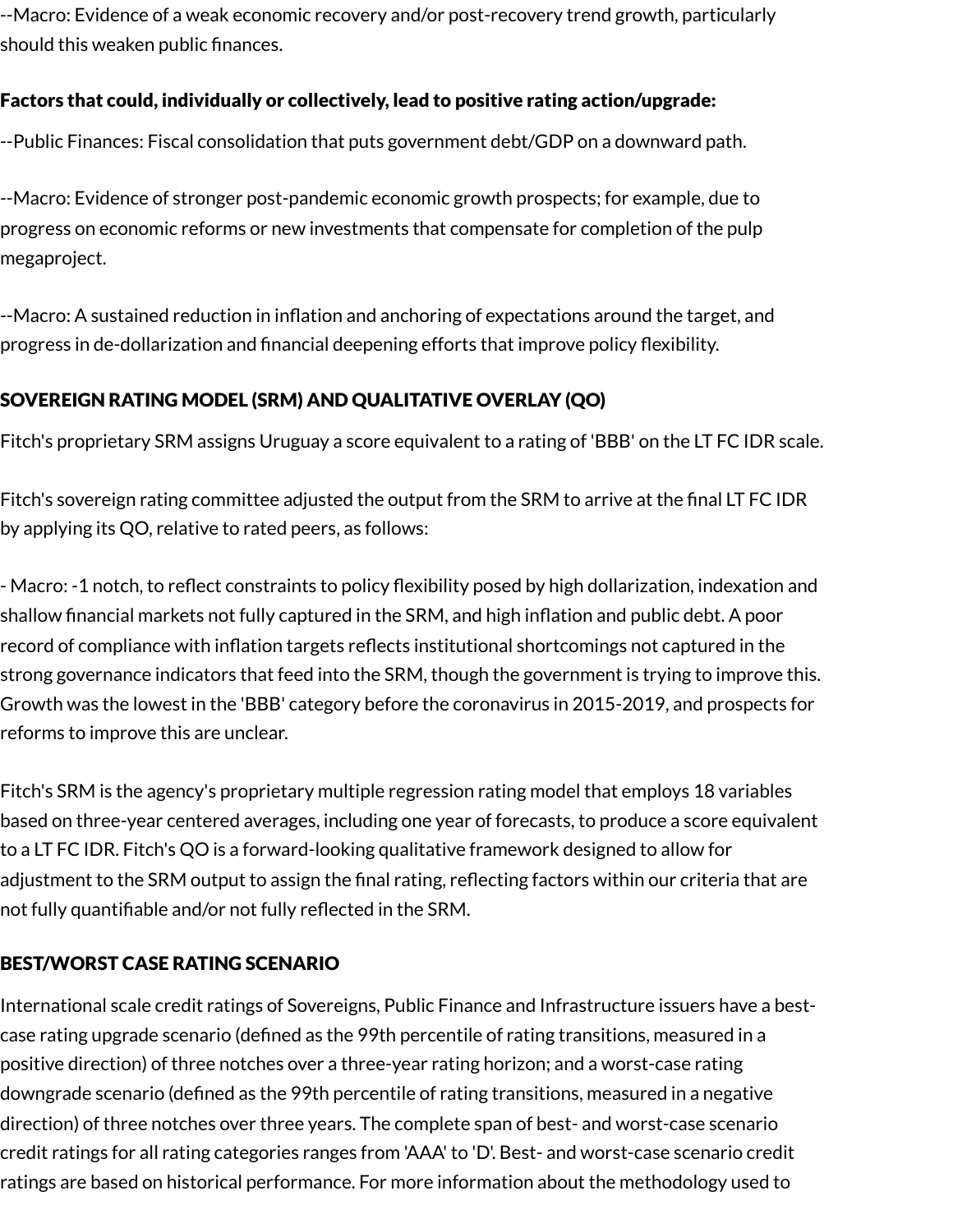determine sector-specific best- and worst-case scenario credit ratings, visit [https://www.fitchratings.com/site/re/10111579.](https://www.fitchratings.com/site/re/10111579)

# REFERENCES FOR SUBSTANTIALLY MATERIAL SOURCE CITED AS KEY DRIVER OF RATING

The principal sources of information used in the analysis are described in the Applicable Criteria.

# ESG CONSIDERATIONS

Uruguay has an ESG Relevance Score of '5[+]' for Political Stability and Rights as World Bank Governance Indicators have the highest weight in Fitch's SRM this is highly relevant to the rating and a key rating driver with a high weight. As Uruguay has a percentile rank above 50 for the respective Governance Indicator, this has a positive impact on the credit profile.

Uruguay has an ESG Relevance Score of '5[+]' for Rule of Law, Institutional & Regulatory Quality and Control of Corruption as World Bank Governance Indicators have the highest weight in Fitch's SRM and are therefore highly relevant to the rating and a key rating driver with a high weight. As Uruguay has a percentile rank above 50 for the respective Governance Indicators, this has a positive impact on the credit profile.

Uruguay has an ESG Relevance Score of '4[+]' for Human Rights and Political Freedoms as the Voice and Accountability pillar of the World Bank Governance Indicators is relevant to the rating and a rating driver. As Uruguay has a percentile rank above 50 for the respective Governance Indicator, this has a positive impact on the credit profile.

Uruguay has an ESG Relevance Score of '4' for Creditor Rights as willingness to service and repay debt is relevant to the rating and is a rating driver for Uruguay, as for all sovereigns. As Uruguay has a fairly recent restructuring of public debt in 2003, this has a negative impact on the credit profile.

Except for the matters discussed above, the highest level of ESG credit relevance, if present, is a score of 3. This means ESG issues are credit-neutral or have only a minimal credit impact on the entity(ies), either due to their nature or to the way in which they are being managed by the entity(ies). For more information on Fitch's ESG Relevance Scores, visit [www.fitchratings.com/esg.](http://www.fitchratings.com/esg)

#### RATING ACTIONS

| <b>ENTITY/DEBT <math>\div</math></b> | <b>RATING ≑</b> |                                  |          | <b>PRIOR <math>\div</math></b>           |
|--------------------------------------|-----------------|----------------------------------|----------|------------------------------------------|
| Uruguay                              | LT IDR          | <b>BBB-Rating Outlook Stable</b> | Affirmed | <b>BBB-Rating</b><br>Outlook<br>Negative |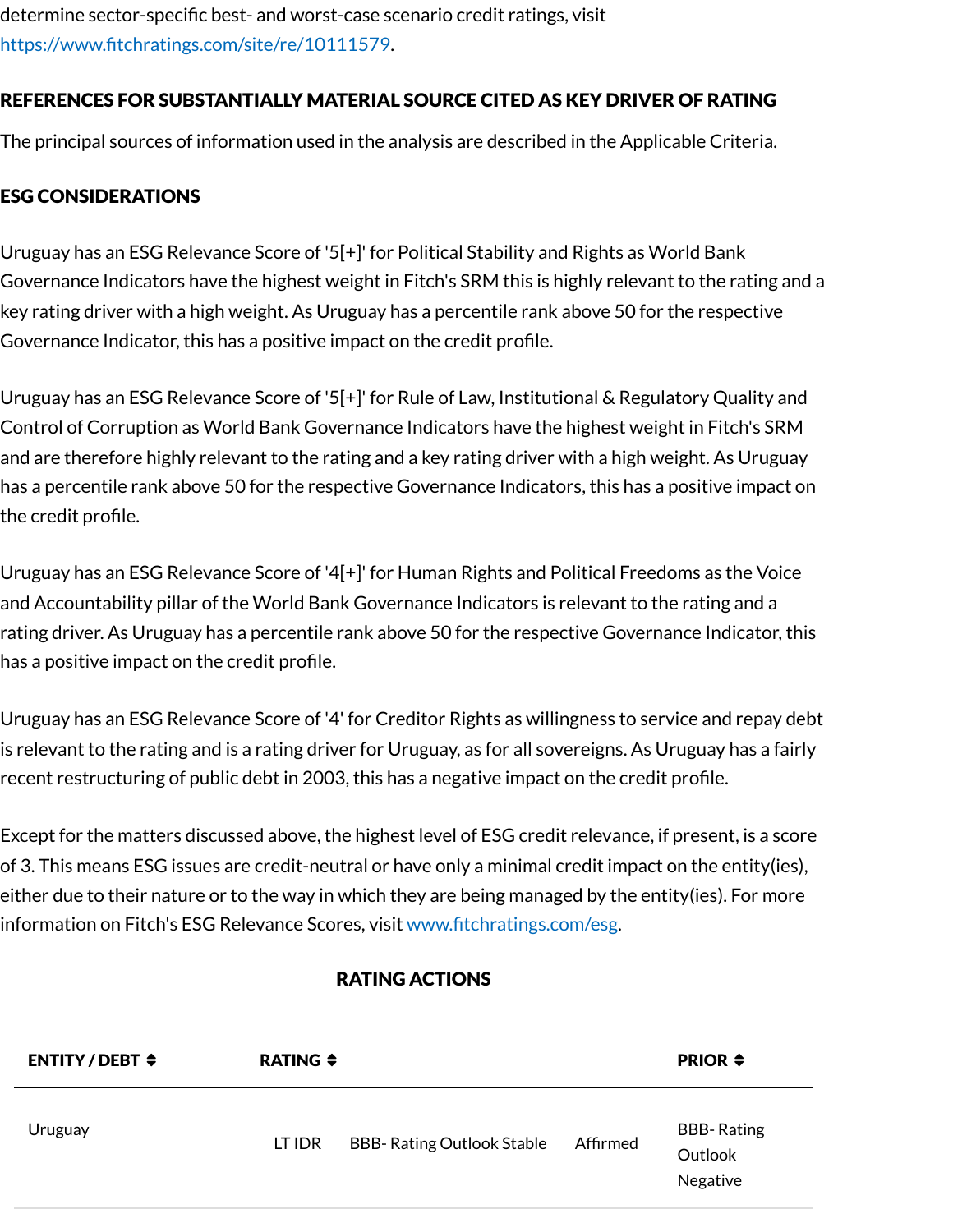|                  | ST IDR<br>F <sub>3</sub><br>Affirmed                       | F <sub>3</sub>                           |
|------------------|------------------------------------------------------------|------------------------------------------|
|                  | LC LT IDR<br><b>BBB- Rating Outlook Stable</b><br>Affirmed | <b>BBB-Rating</b><br>Outlook<br>Negative |
|                  | LC ST IDR F3<br>Affirmed                                   | F <sub>3</sub>                           |
|                  | Country Ceiling BBB+<br>Affirmed                           | BBB+                                     |
| senior unsecured | LT<br>Affirmed<br>BBB-                                     | BBB-                                     |

VIEW ADDITIONAL RATING DETAILS

# FITCH RATINGS ANALYSTS

#### **Todd Martinez**

Senior Director Primary Rating Analyst +1 212 908 0897 todd.martinez@fitchratings.com Fitch Ratings, Inc. Hearst Tower 300 W. 57th Street New York, NY 10019

#### **Richard Francis**

Senior Director Secondary Rating Analyst +1 212 908 0858 richard.francis@fitchratings.com

#### **Ed Parker**

Managing Director Committee Chairperson +44 20 3530 1176 ed.parker@fitchratings.com

#### MEDIA CONTACTS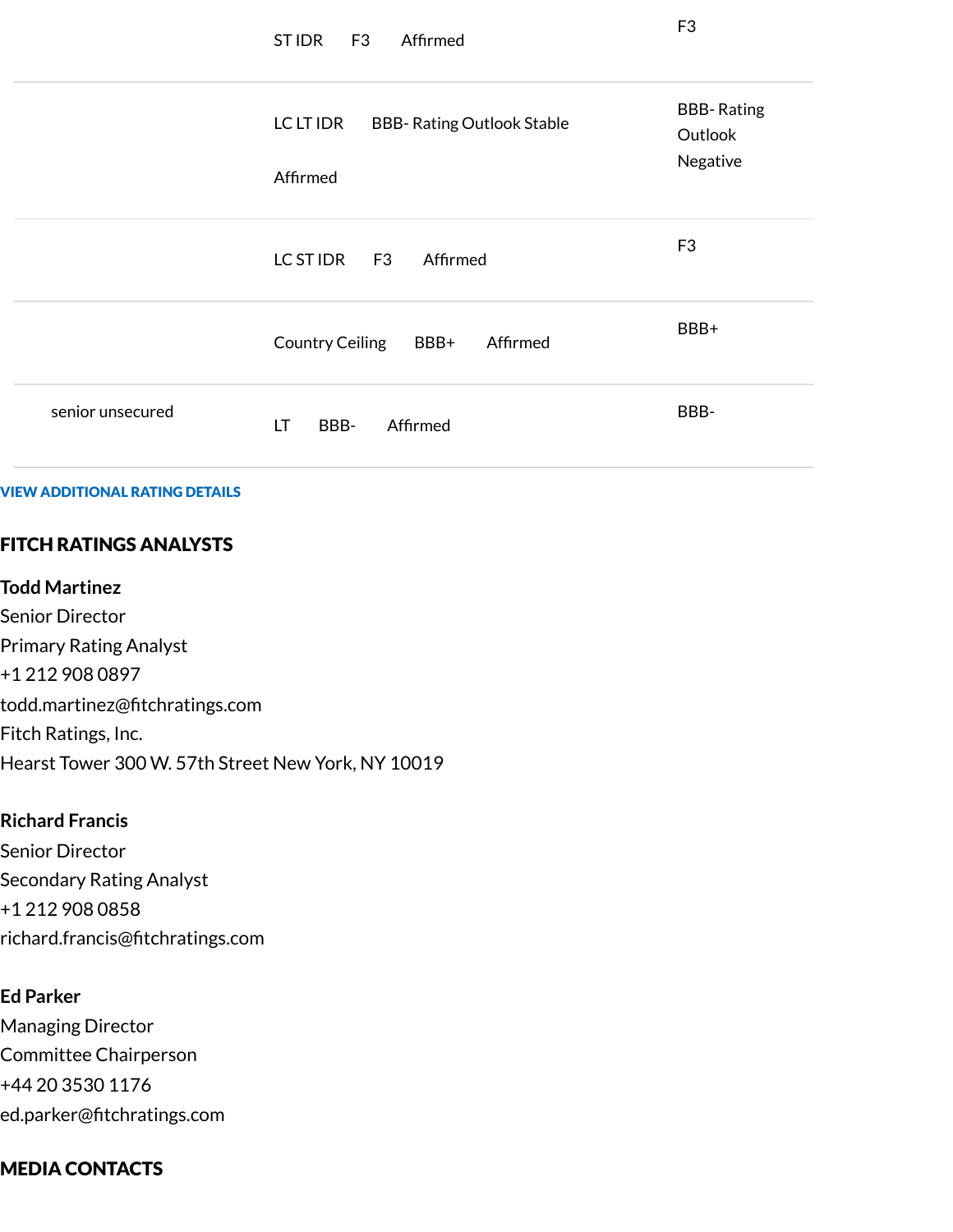**Elizabeth Fogerty** New York +1 212 908 0526 elizabeth.fogerty@thefitchgroup.com

Additional information is available on [www.fitchratings.com](http://www.fitchratings.com/)

# PARTICIPATION STATUS

The rated entity (and/or its agents) or, in the case of structured finance, one or more of the transaction parties participated in the rating process except that the following issuer(s), if any, did not participate in the rating process, or provide additional information, beyond the issuer's available public disclosure.

# APPLICABLE CRITERIA

[Country](https://www.fitchratings.com/research/sovereigns/country-ceilings-criteria-01-07-2020) Ceilings Criteria (pub. 01 Jul 2020) Sovereign Rating Criteria (pub. 26 Apr 2021) (including rating [assumption](https://www.fitchratings.com/research/sovereigns/sovereign-rating-criteria-26-04-2021) sensitivity)

# APPLICABLE MODELS

Numbers in parentheses accompanying applicable model(s) contain hyperlinks to criteria providing description of model(s).

Country Ceiling Model, v1.7.2 [\(1\)](https://www.fitchratings.com/research/sovereigns/country-ceilings-criteria-01-07-2020)

Debt Dynamics Model, v1.3.1 ([1](https://www.fitchratings.com/research/sovereigns/sovereign-rating-criteria-26-04-2021))

Macro-Prudential Indicator Model, v1.5.0 ([1\)](https://www.fitchratings.com/research/sovereigns/sovereign-rating-criteria-26-04-2021)

Sovereign Rating Model, v3.12.2 ([1\)](https://www.fitchratings.com/research/sovereigns/sovereign-rating-criteria-26-04-2021)

#### ADDITIONAL DISCLOSURES

[Dodd-Frank](https://www.fitchratings.com/research/sovereigns/fitch-revises-uruguay-outlook-to-stable-affirms-idrs-at-bbb-15-12-2021/dodd-frank-disclosure) Rating Information Disclosure Form

Solicitation Status

[Endorsement](#page-9-0) Policy

#### ENDORSEMENT STATUS

Uruguay EU Endorsed, UK Endorsed

#### DISCLAIMER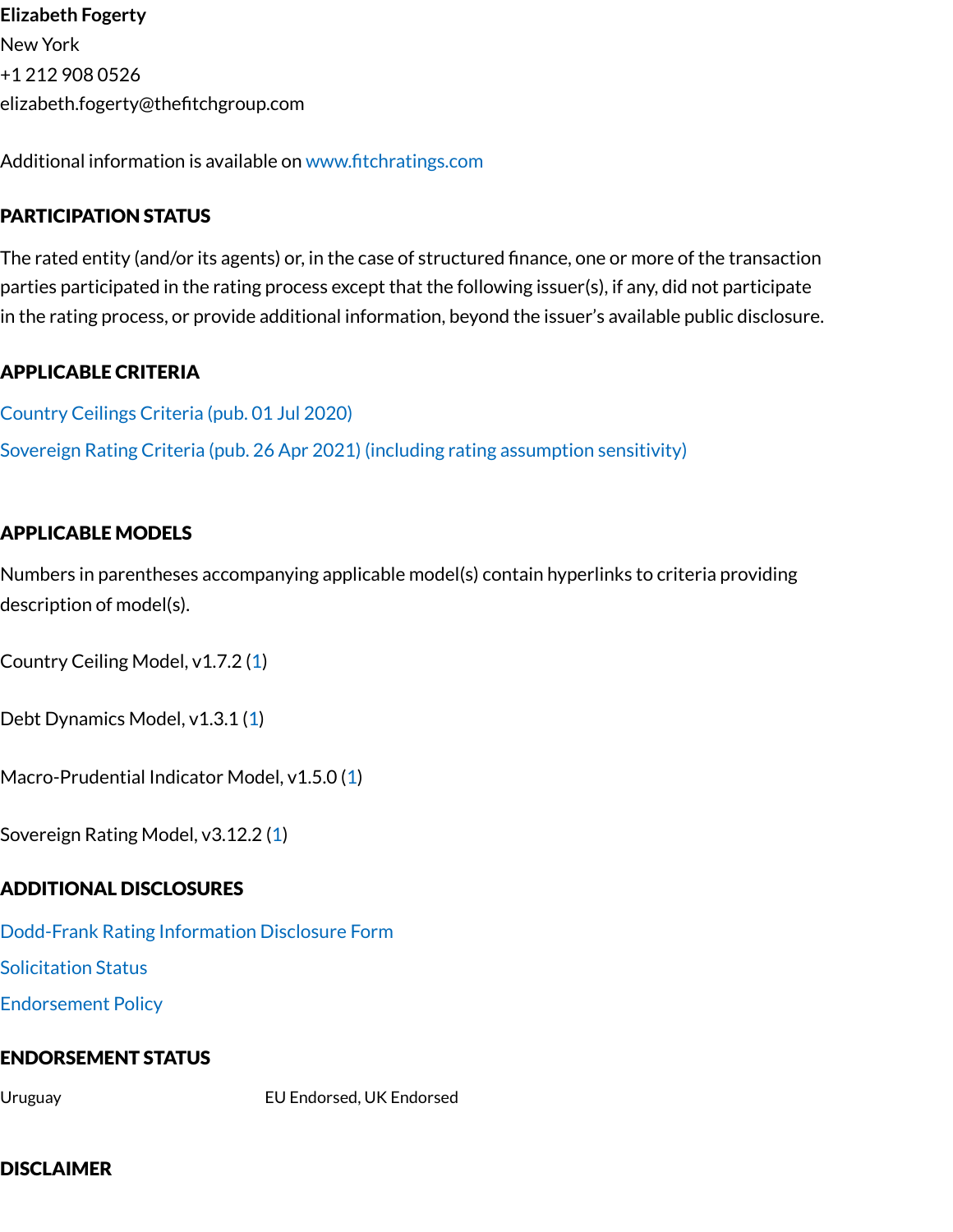ALL FITCH CREDIT RATINGS ARE SUBJECT TO CERTAIN LIMITATIONS AND DISCLAIMERS. PLEASE READ THESE LIMITATIONS AND DISCLAIMERS BY FOLLOWING THIS LINK: [HTTPS://WWW.FITCHRATINGS.COM/UNDERSTANDINGCREDITRATINGS](https://www.fitchratings.com/UNDERSTANDINGCREDITRATINGS). IN ADDITION, THE FOLLOWING [HTTPS://WWW.FITCHRATINGS.COM/RATING-DEFINITIONS-DOCUMENT](https://www.fitchratings.com/rating-definitions-document) DETAILS FITCH'S RATING DEFINITIONS FOR EACH RATING SCALE AND RATING CATEGORIES, INCLUDING DEFINITIONS RELATING TO DEFAULT. PUBLISHED RATINGS, CRITERIA, AND METHODOLOGIES ARE AVAILABLE FROM THIS SITE AT ALL TIMES. FITCH'S CODE OF CONDUCT, CONFIDENTIALITY, CONFLICTS OF INTEREST, AFFILIATE FIREWALL, COMPLIANCE, AND OTHER RELEVANT POLICIES AND PROCEDURES ARE ALSO AVAILABLE FROM THE CODE OF CONDUCT SECTION OF THIS SITE. DIRECTORS AND SHAREHOLDERS RELEVANT INTERESTS ARE AVAILABLE AT [HTTPS://WWW.FITCHRATINGS.COM/SITE/REGULATORY](https://www.fitchratings.com/site/regulatory). FITCH MAY HAVE PROVIDED ANOTHER PERMISSIBLE SERVICE OR ANCILLARY SERVICE TO THE RATED ENTITY OR ITS RELATED THIRD PARTIES. DETAILS OF PERMISSIBLE SERVICE(S) FOR WHICH THE LEAD ANALYST IS BASED IN AN ESMA- OR FCA-REGISTERED FITCH RATINGS COMPANY (OR BRANCH OF SUCH A COMPANY) OR ANCILLARY SERVICE(S) CAN BE FOUND ON THE ENTITY SUMMARY PAGE FOR THIS ISSUER ON THE FITCH RATINGS WEBSITE.

#### READ LESS

#### COPYRIGHT

Copyright © 2021 by Fitch Ratings, Inc., Fitch Ratings Ltd. and its subsidiaries. 33 Whitehall Street, NY, NY 10004. Telephone: 1-800-753-4824, (212) 908-0500. Fax: (212) 480-4435. Reproduction or retransmission in whole or in part is prohibited except by permission. All rights reserved. In issuing and maintaining its ratings and in making other reports (including forecast information), Fitch relies on factual information it receives from issuers and underwriters and from other sources Fitch believes to be credible. Fitch conducts a reasonable investigation of the factual information relied upon by it in accordance with its ratings methodology, and obtains reasonable verification of that information from independent sources, to the extent such sources are available for a given security or in a given jurisdiction. The manner of Fitch's factual investigation and the scope of the third-party verification it obtains will vary depending on the nature of the rated security and its issuer, the requirements and practices in the jurisdiction in which the rated security is offered and sold and/or the issuer is located, the availability and nature of relevant public information, access to the management of the issuer and its advisers, the availability of pre-existing third-party verifications such as audit reports, agreed-upon procedures letters, appraisals, actuarial reports, engineering reports, legal opinions and other reports provided by third parties, the availability of independent and competent third- party verification sources with respect to the particular security or in the particular jurisdiction of the issuer, and a variety of other factors. Users of Fitch's ratings and reports should understand that neither an enhanced factual investigation nor any third-party verification can ensure that all of the information Fitch relies on in connection with a rating or a report will be accurate and complete. Ultimately, the issuer and its advisers are responsible for the accuracy of the information they provide to Fitch and to the market in offering documents and other reports. In issuing its ratings and its reports, Fitch must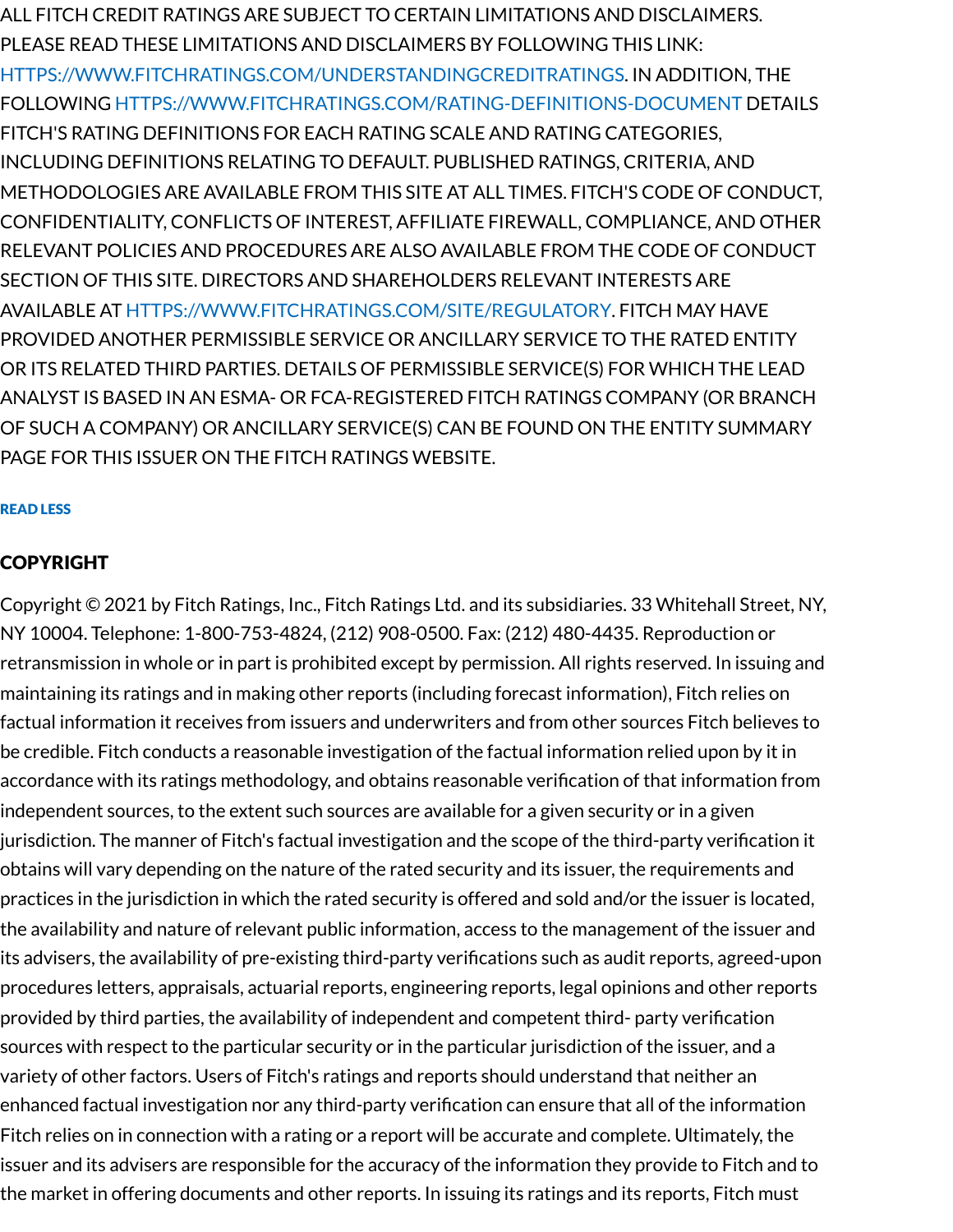rely on the work of experts, including independent auditors with respect to financial statements and attorneys with respect to legal and tax matters. Further, ratings and forecasts of financial and other information are inherently forward-looking and embody assumptions and predictions about future events that by their nature cannot be verified as facts. As a result, despite any verification of current facts, ratings and forecasts can be affected by future events or conditions that were not anticipated at the time a rating or forecast was issued or affirmed.

The information in this report is provided "as is" without any representation or warranty of any kind, and Fitch does not represent or warrant that the report or any of its contents will meet any of the requirements of a recipient of the report. A Fitch rating is an opinion as to the creditworthiness of a security. This opinion and reports made by Fitch are based on established criteria and methodologies that Fitch is continuously evaluating and updating. Therefore, ratings and reports are the collective work product of Fitch and no individual, or group of individuals, is solely responsible for a rating or a report. The rating does not address the risk of loss due to risks other than credit risk, unless such risk is specifically mentioned. Fitch is not engaged in the offer or sale of any security. All Fitch reports have shared authorship. Individuals identified in a Fitch report were involved in, but are not solely responsible for, the opinions stated therein. The individuals are named for contact purposes only. A report providing a Fitch rating is neither a prospectus nor a substitute for the information assembled, verified and presented to investors by the issuer and its agents in connection with the sale of the securities. Ratings may be changed or withdrawn at any time for any reason in the sole discretion of Fitch. Fitch does not provide investment advice of any sort. Ratings are not a recommendation to buy, sell, or hold any security. Ratings do not comment on the adequacy of market price, the suitability of any security for a particular investor, or the tax-exempt nature or taxability of payments made in respect to any security. Fitch receives fees from issuers, insurers, guarantors, other obligors, and underwriters for rating securities. Such fees generally vary from US\$1,000 to US\$750,000 (or the applicable currency equivalent) per issue. In certain cases, Fitch will rate all or a number of issues issued by a particular issuer, or insured or guaranteed by a particular insurer or guarantor, for a single annual fee. Such fees are expected to vary from US\$10,000 to US\$1,500,000 (or the applicable currency equivalent). The assignment, publication, or dissemination of a rating by Fitch shall not constitute a consent by Fitch to use its name as an expert in connection with any registration statement filed under the United States securities laws, the Financial Services and Markets Act of 2000 of the United Kingdom, or the securities laws of any particular jurisdiction. Due to the relative efficiency of electronic publishing and distribution, Fitch research may be available to electronic subscribers up to three days earlier than to print subscribers.

For Australia, New Zealand, Taiwan and South Korea only: Fitch Australia Pty Ltd holds an Australian financial services license (AFS license no. 337123) which authorizes it to provide credit ratings to wholesale clients only. Credit ratings information published by Fitch is not intended to be used by persons who are retail clients within the meaning of the Corporations Act 2001

Fitch Ratings, Inc. is registered with the U.S. Securities and Exchange Commission as a Nationally Recognized Statistical Rating Organization (the "NRSRO"). While certain of the NRSRO's credit rating subsidiaries are listed on Item 3 of Form NRSRO and as such are authorized to issue credit ratings on behalf of the NRSRO (see <https://www.fitchratings.com/site/regulatory>), other credit rating